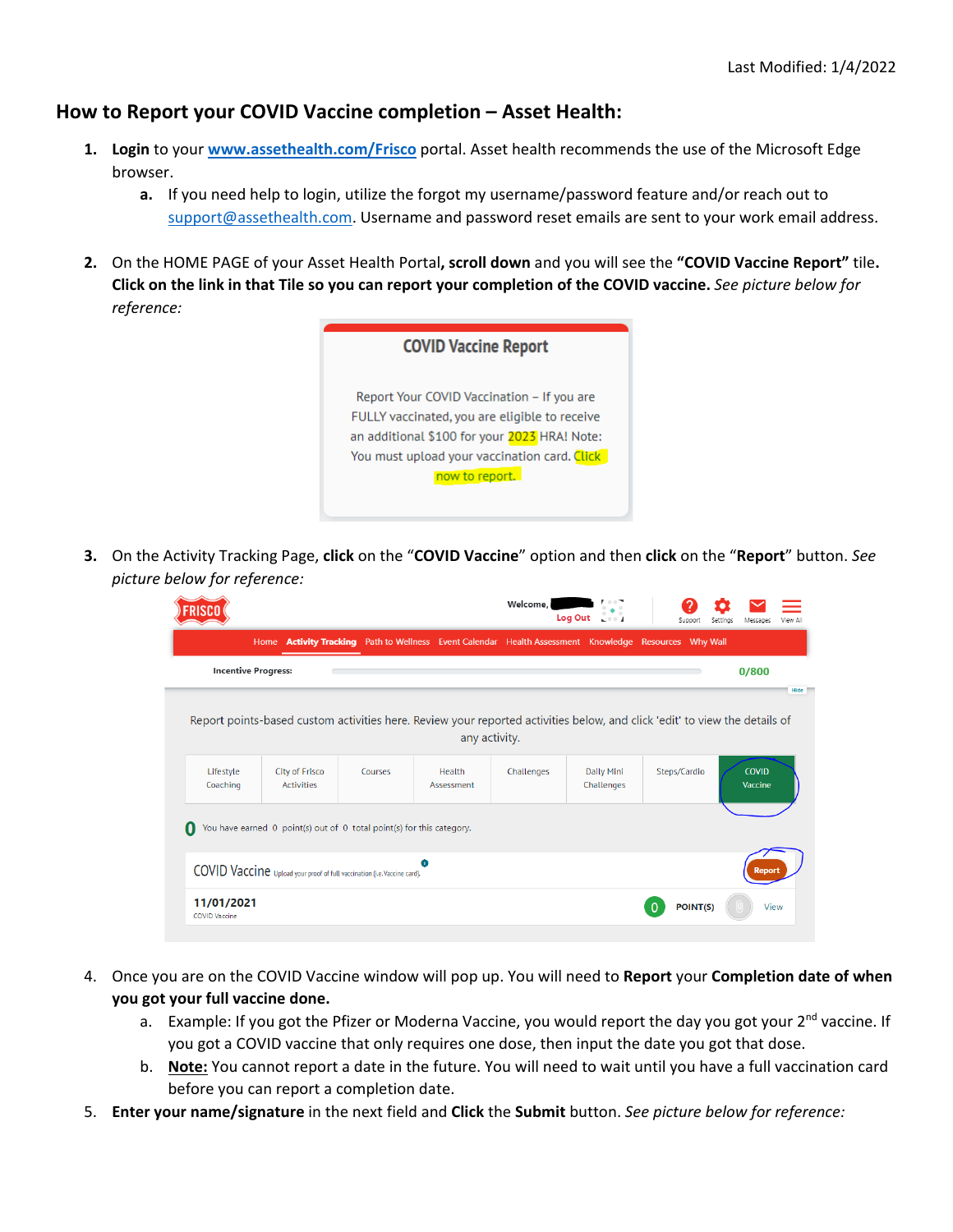| <b>COVID Vaccine</b>                                                                        | ×             |
|---------------------------------------------------------------------------------------------|---------------|
| Activity:                                                                                   |               |
| COVID Vaccine Upload your proof of full vaccination (i.e. Vaccine card).                    |               |
| * Completion Date<br>09/08/2021                                                             |               |
| * I certify that the above information is accurate and entered to the best of my knowledge. |               |
| Signature                                                                                   |               |
| * Required Field                                                                            |               |
| Cancel                                                                                      | <b>Submit</b> |
|                                                                                             |               |
|                                                                                             |               |
|                                                                                             |               |

| ш | Inloa |  |
|---|-------|--|
|   |       |  |

| <b>Activity Documentation</b>                     |              |
|---------------------------------------------------|--------------|
| Upload your document<br><b>Browse</b><br>Filename |              |
|                                                   | <b>Close</b> |

- **7. Once you report the date and upload your card to the portal**, Asset Health will show in the COVID Vaccine box the completion date you reported and a green icon with a paperclip. **If you see these two things, then you have successfully reported and uploaded your vaccine card.**
	- a. **To avoid confusion:** Please ignore the "Points" that Asset Health has in this area. This is for admin purposes and will not track/display points whether you report a vaccine completion date or not. This area will always indicate 0 points earned.

|                                                                                           |                                     |         | Report points-based custom activities here. Review your reported activities below, and click 'edit' to view the details of<br>any activity. |            |                          |              |                         |
|-------------------------------------------------------------------------------------------|-------------------------------------|---------|---------------------------------------------------------------------------------------------------------------------------------------------|------------|--------------------------|--------------|-------------------------|
|                                                                                           |                                     |         |                                                                                                                                             |            |                          |              |                         |
| Lifestyle<br>Coaching                                                                     | City of Frisco<br><b>Activities</b> | Courses | Health<br>Assessment                                                                                                                        | Challenges | Daily Mini<br>Challenges | Steps/Cardio | <b>COVID</b><br>Vaccine |
| You have earned 0 point(s) out of 0 total point(s) for this category.<br>O                |                                     |         |                                                                                                                                             |            |                          |              |                         |
| COVID Vaccine upload your proof of full vaccination (i.e. Vaccine card).<br><b>Report</b> |                                     |         |                                                                                                                                             |            |                          |              |                         |
| POINT(S)<br>View<br>09/08/2021<br>$\Omega$                                                |                                     |         |                                                                                                                                             |            |                          |              |                         |
|                                                                                           | UJ                                  |         |                                                                                                                                             |            |                          |              |                         |